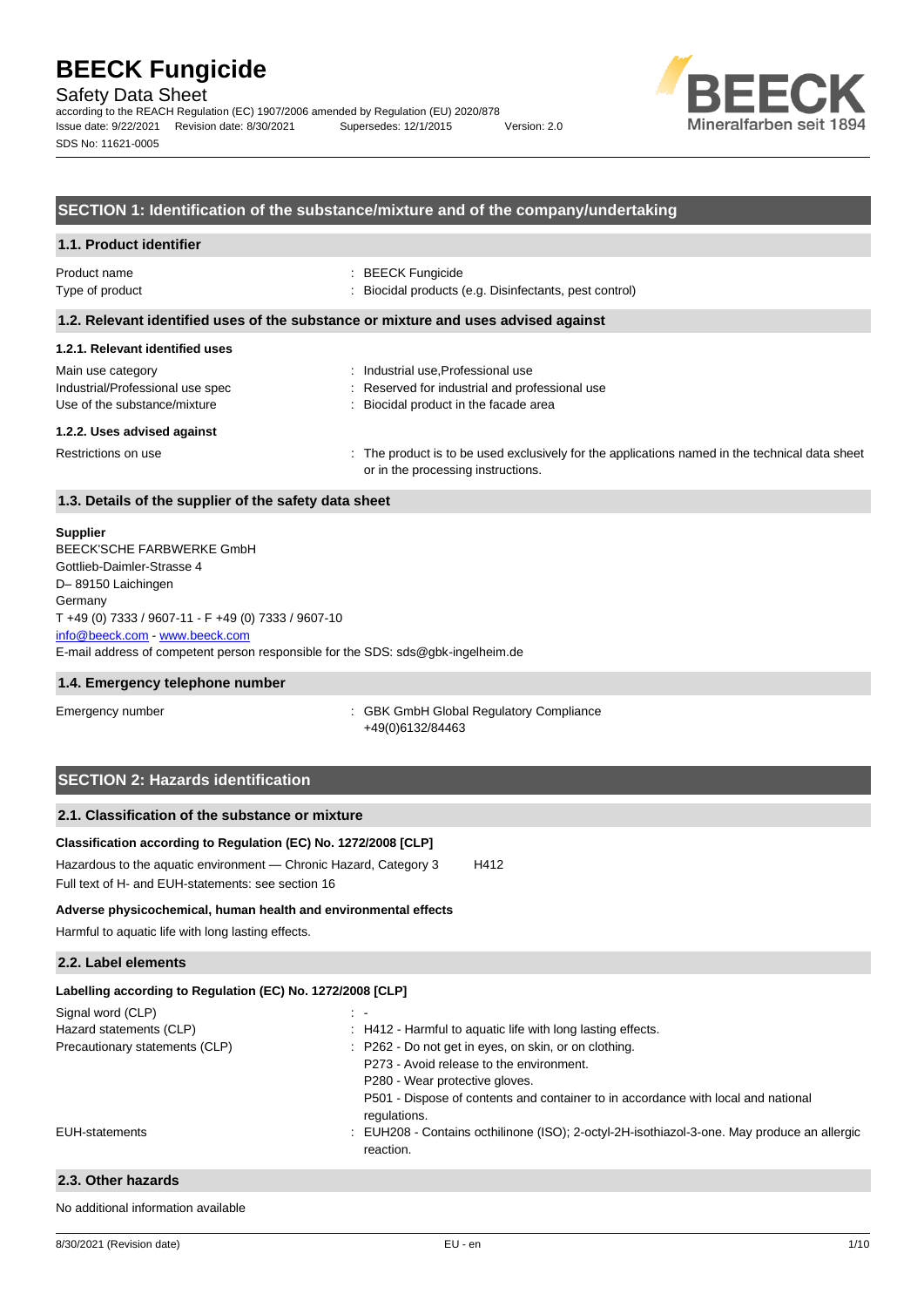Safety Data Sheet

according to the REACH Regulation (EC) 1907/2006 amended by Regulation (EU) 2020/878 SDS No: 11621-0005



# **SECTION 3: Composition/information on ingredients**

### **3.1. Substances**

Not applicable

### **3.2. Mixtures**

Comments : Aqueous solution

| <b>Name</b>                                                               | <b>Product identifier</b>                                                  | %               | <b>Classification according to</b><br><b>Regulation (EC) No. 1272/2008</b><br>[CLP]                                                                                                                                                                                                                                                |
|---------------------------------------------------------------------------|----------------------------------------------------------------------------|-----------------|------------------------------------------------------------------------------------------------------------------------------------------------------------------------------------------------------------------------------------------------------------------------------------------------------------------------------------|
| Quaternary ammonium compounds, benzyl-C12-16-<br>alkyldimethyl, chlorides | CAS-No.: 68424-85-1<br>EC-No.: 939-253-5<br>REACH-no: 01-2119983287-<br>23 | $\ge 0.1 - 1.1$ | Acute Tox. 4 (Oral), H302 (ATE=500<br>mg/kg bodyweight)<br>Skin Corr. 1B, H314<br>Eye Dam. 1, H318<br>Aquatic Acute 1, H400 (M=10)<br>Aquatic Chronic 1, H410                                                                                                                                                                      |
| octhilinone (ISO); 2-octyl-2H-isothiazol-3-one                            | CAS-No.: 26530-20-1<br>EC-No.: 247-761-7<br>EC Index-No.: 613-112-00-5     | < 0.05          | Acute Tox. 2 (Inhalation), H330<br>$(ATE=0.27 mg/l)$<br>Acute Tox. 3 (Dermal), H311 (ATE=311<br>mg/kg bodyweight)<br>Acute Tox. 3 (Oral), H301 (ATE=125<br>mg/kg bodyweight)<br>Skin Corr. 1, H314<br>Eye Dam. 1, H318<br>Skin Sens. 1A, H317<br>Aquatic Acute 1, H400 (M=100)<br>Aquatic Chronic 1, H410 (M=100)<br><b>EUH071</b> |

| <b>Specific concentration limits:</b>          |                                                                        |                                      |  |  |
|------------------------------------------------|------------------------------------------------------------------------|--------------------------------------|--|--|
| <b>Name</b>                                    | <b>Product identifier</b>                                              | <b>Specific concentration limits</b> |  |  |
| octhilinone (ISO); 2-octyl-2H-isothiazol-3-one | CAS-No.: 26530-20-1<br>EC-No.: 247-761-7<br>EC Index-No.: 613-112-00-5 | ( 0.05 ≤C ≤ 100) Skin Sens. 1A, H317 |  |  |

Full text of H- and EUH-statements: see section 16

# **SECTION 4: First aid measures**

### **4.1. Description of first aid measures**

| First-aid measures after inhalation   |
|---------------------------------------|
| First-aid measures after skin contact |
| First-aid measures after eye contact  |
| First-aid measures after ingestion    |

: Remove person to fresh air and keep comfortable for breathing. : Wash skin with plenty of water. : Rinse eyes with water as a precaution.

: Call a poison center or a doctor if you feel unwell.

## **4.2. Most important symptoms and effects, both acute and delayed**

No additional information available

#### **4.3. Indication of any immediate medical attention and special treatment needed**

Treat symptomatically.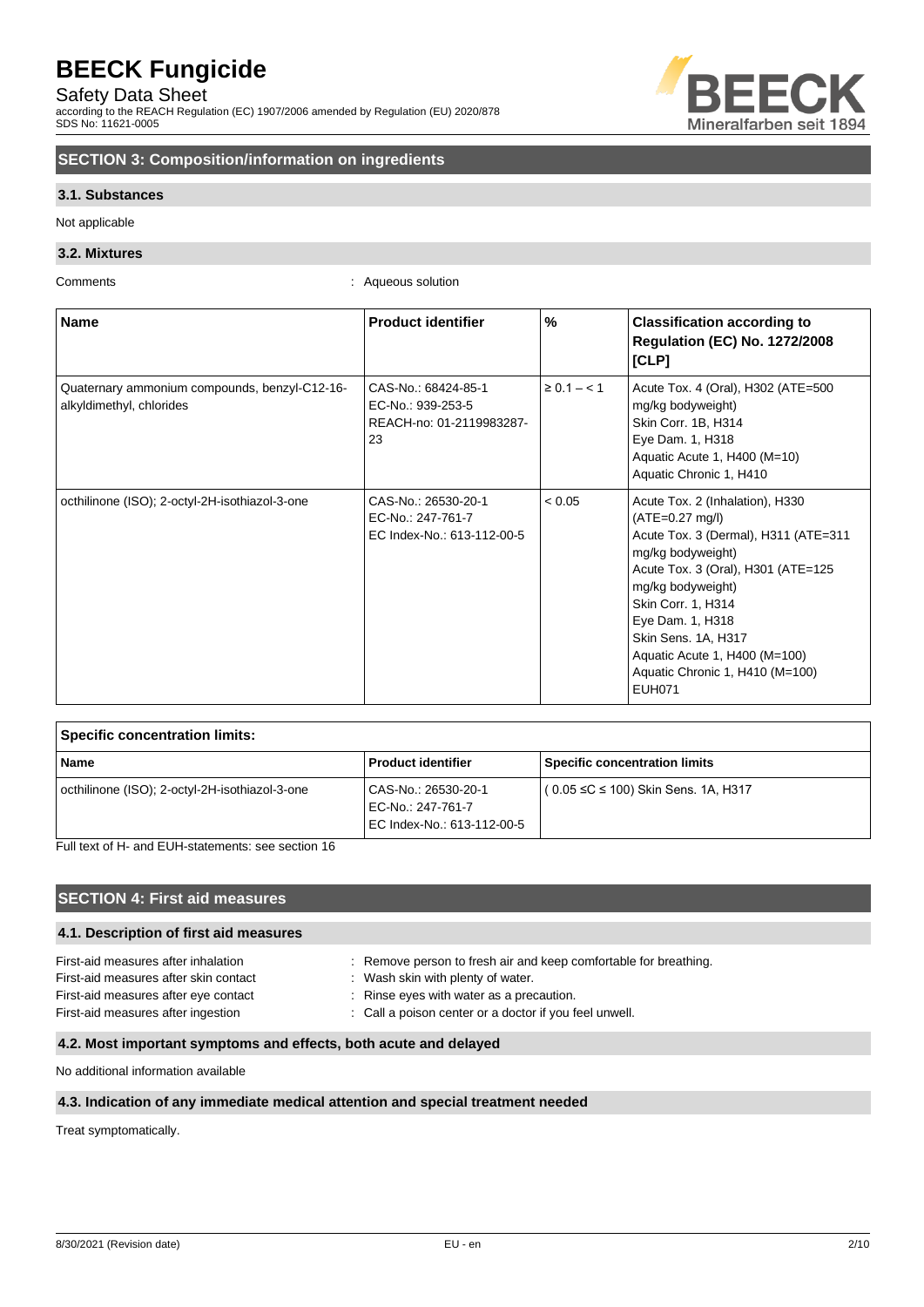Safety Data Sheet

according to the REACH Regulation (EC) 1907/2006 amended by Regulation (EU) 2020/878 SDS No: 11621-0005



| <b>SECTION 5: Firefighting measures</b>                    |                                                                                                                                             |  |  |  |
|------------------------------------------------------------|---------------------------------------------------------------------------------------------------------------------------------------------|--|--|--|
| 5.1. Extinguishing media                                   |                                                                                                                                             |  |  |  |
| Suitable extinguishing media                               | : Water spray. Dry powder. Foam. Carbon dioxide.                                                                                            |  |  |  |
| 5.2. Special hazards arising from the substance or mixture |                                                                                                                                             |  |  |  |
| Hazardous decomposition products in case of fire           | : Toxic fumes may be released.                                                                                                              |  |  |  |
| 5.3. Advice for firefighters                               |                                                                                                                                             |  |  |  |
| Protection during firefighting                             | : Do not attempt to take action without suitable protective equipment. Self-contained<br>breathing apparatus. Complete protective clothing. |  |  |  |

| <b>SECTION 6: Accidental release measures</b>             |                                                                                                                                                                |
|-----------------------------------------------------------|----------------------------------------------------------------------------------------------------------------------------------------------------------------|
|                                                           | 6.1. Personal precautions, protective equipment and emergency procedures                                                                                       |
| 6.1.1. For non-emergency personnel                        |                                                                                                                                                                |
| Emergency procedures                                      | : Ventilate spillage area.                                                                                                                                     |
| 6.1.2. For emergency responders                           |                                                                                                                                                                |
| Protective equipment                                      | : Do not attempt to take action without suitable protective equipment. For further information<br>refer to section 8: "Exposure controls/personal protection". |
| 6.2. Environmental precautions                            |                                                                                                                                                                |
| Avoid release to the environment.                         |                                                                                                                                                                |
| 6.3. Methods and material for containment and cleaning up |                                                                                                                                                                |
| Methods for cleaning up<br>Other information              | : Take up liquid spill into absorbent material.<br>: Dispose of materials or solid residues at an authorized site.                                             |
| 6.4. Reference to other sections                          |                                                                                                                                                                |
| For further information refer to section 13.              |                                                                                                                                                                |

| <b>SECTION 7: Handling and storage</b>            |                                                                                                                                                                                              |
|---------------------------------------------------|----------------------------------------------------------------------------------------------------------------------------------------------------------------------------------------------|
| 7.1. Precautions for safe handling                |                                                                                                                                                                                              |
| Precautions for safe handling<br>Hygiene measures | : Ensure good ventilation of the work station. Wear personal protective equipment.<br>: Do not eat, drink or smoke when using this product. Always wash hands after handling the<br>product. |

### **7.2. Conditions for safe storage, including any incompatibilities**

Storage conditions **Storage conditions** : Store in a well-ventilated place. Keep cool.

# **7.3. Specific end use(s)**

See Section 1.

# **SECTION 8: Exposure controls/personal protection**

#### **8.1. Control parameters**

# **8.1.1 National occupational exposure and biological limit values**

No additional information available

#### **8.1.2. Recommended monitoring procedures**

No additional information available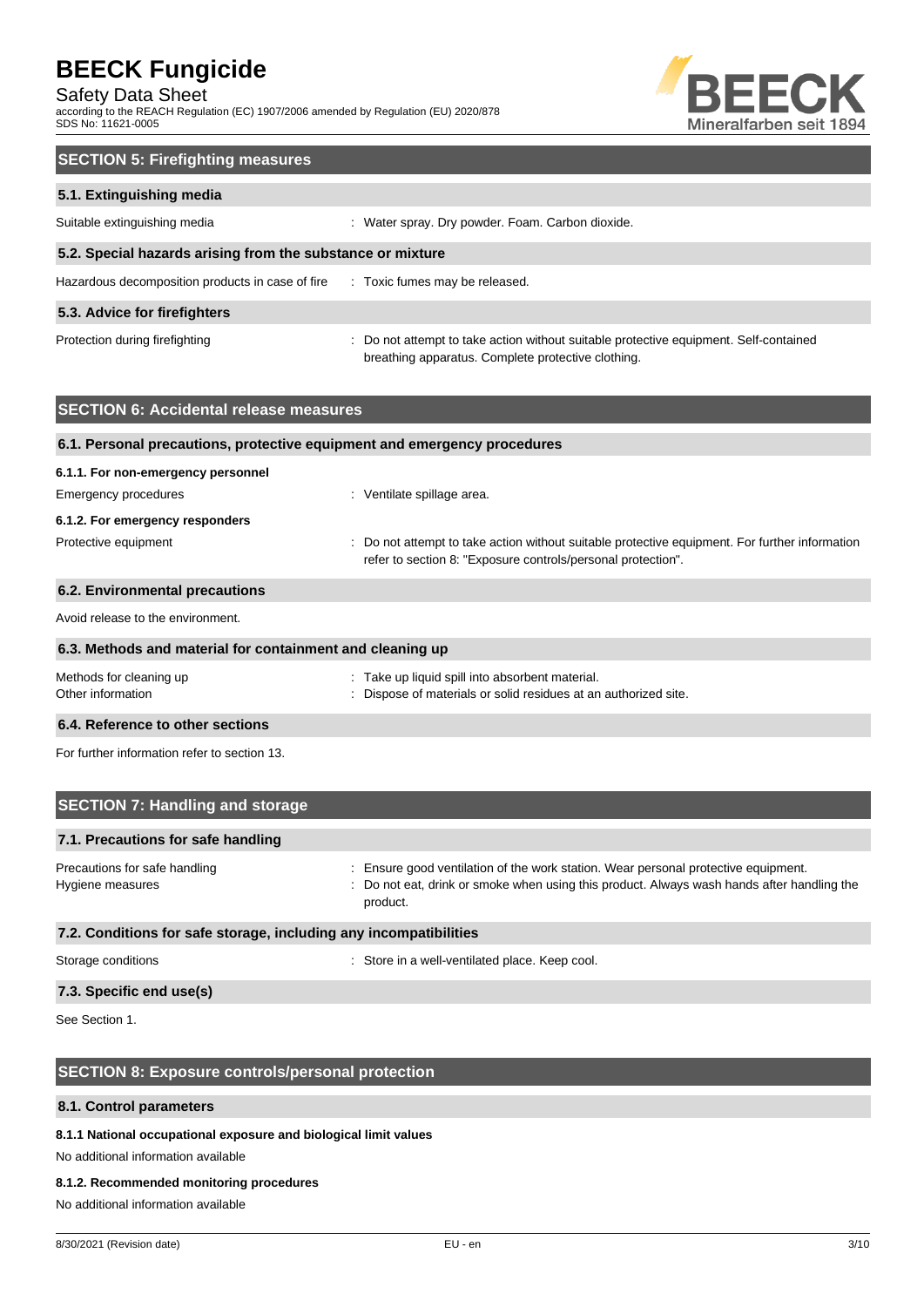Safety Data Sheet

according to the REACH Regulation (EC) 1907/2006 amended by Regulation (EU) 2020/878 SDS No: 11621-0005



No additional information available

#### **8.1.4. DNEL and PNEC**

No additional information available

#### **8.1.5. Control banding**

No additional information available

## **8.2. Exposure controls**

#### **8.2.1. Appropriate engineering controls**

#### **Appropriate engineering controls:**

Ensure good ventilation of the work station.

#### **8.2.2. Personal protection equipment**

#### **Personal protective equipment symbol(s):**



#### **8.2.2.1. Eye and face protection**

**Eye protection:** Safety glasses

#### **8.2.2.2. Skin protection**

**Skin and body protection:** Wear suitable protective clothing

#### **Hand protection:** Protective gloves

#### **8.2.2.3. Respiratory protection**

**Respiratory protection:** In case of insufficient ventilation, wear suitable respiratory equipment

#### **8.2.2.4. Thermal hazards**

No additional information available

#### **8.2.3. Environmental exposure controls**

#### **Environmental exposure controls:**

Avoid release to the environment.

# **SECTION 9: Physical and chemical properties**

### **9.1. Information on basic physical and chemical properties**

| Physical state<br>Colour<br>Odour<br>Odour threshold<br>Melting point<br>Freezing point<br>Boiling point<br>Flammability<br><b>Explosive limits</b><br>Lower explosive limit (LEL)<br>Upper explosive limit (UEL) | Liquid<br>Colourless.<br>Mild.<br>: Not available<br>: Not available<br>: Not available<br>$\approx$ 100 °C<br>: Not applicable<br>: Not available<br>: Not available<br>: Not available |
|-------------------------------------------------------------------------------------------------------------------------------------------------------------------------------------------------------------------|------------------------------------------------------------------------------------------------------------------------------------------------------------------------------------------|
| Flash point<br>Auto-ignition temperature                                                                                                                                                                          | Not available<br>Not available                                                                                                                                                           |

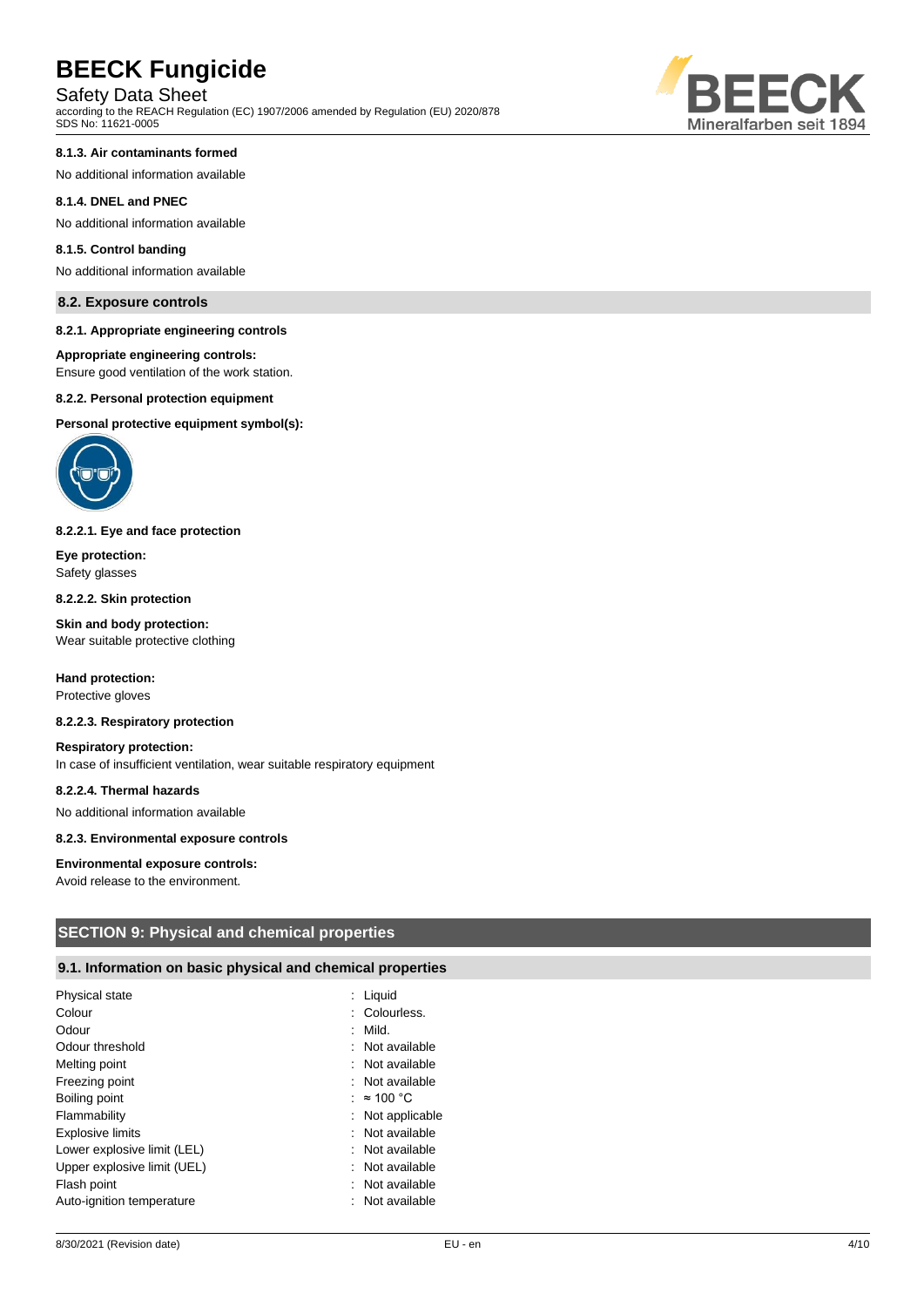# Safety Data Sheet

according to the REACH Regulation (EC) 1907/2006 amended by Regulation (EU) 2020/878 SDS No: 11621-0005



| Decomposition temperature<br>рH<br>Viscosity, kinematic<br>Solubility<br>Partition coefficient n-octanol/water (Log Kow)<br>Vapour pressure<br>Vapour pressure at 50 °C<br>Density<br>Relative density<br>Relative vapour density at 20 °C<br>Particle size<br>Particle size distribution<br>Particle shape<br>Particle aspect ratio<br>Particle aggregation state<br>Particle agglomeration state | : Not available<br>$: 4-5$<br>Not available<br>Not available<br>Not available<br>23 <sub>hPa</sub><br>Not available<br>$\approx$ 1 g/cm <sup>3</sup><br>Not available<br>Not available<br>Not applicable<br>Not applicable<br>Not applicable<br>Not applicable<br>Not applicable<br>Not applicable |
|----------------------------------------------------------------------------------------------------------------------------------------------------------------------------------------------------------------------------------------------------------------------------------------------------------------------------------------------------------------------------------------------------|----------------------------------------------------------------------------------------------------------------------------------------------------------------------------------------------------------------------------------------------------------------------------------------------------|
|                                                                                                                                                                                                                                                                                                                                                                                                    |                                                                                                                                                                                                                                                                                                    |
| Particle specific surface area                                                                                                                                                                                                                                                                                                                                                                     | Not applicable                                                                                                                                                                                                                                                                                     |
| Particle dustiness                                                                                                                                                                                                                                                                                                                                                                                 | Not applicable                                                                                                                                                                                                                                                                                     |

#### **9.2. Other information**

#### **9.2.1. Information with regard to physical hazard classes**

No additional information available

#### **9.2.2. Other safety characteristics**

No additional information available

# **SECTION 10: Stability and reactivity**

#### **10.1. Reactivity**

The product is non-reactive under normal conditions of use, storage and transport.

#### **10.2. Chemical stability**

Stable under normal conditions.

#### **10.3. Possibility of hazardous reactions**

No dangerous reactions known under normal conditions of use.

#### **10.4. Conditions to avoid**

None under recommended storage and handling conditions (see section 7).

#### **10.5. Incompatible materials**

Strong acids, strong bases and oxidation agents.

#### **10.6. Hazardous decomposition products**

Under normal conditions of storage and use, hazardous decomposition products should not be produced.

# **SECTION 11: Toxicological information**

### **11.1. Information on hazard classes as defined in Regulation (EC) No 1272/2008**

| Acute toxicity (oral)       | : Not classified |
|-----------------------------|------------------|
| Acute toxicity (dermal)     | : Not classified |
| Acute toxicity (inhalation) | : Not classified |

#### **Quaternary ammonium compounds, benzyl-C12-16-alkyldimethyl, chlorides (68424-85-1)**

ATE CLP (oral) and the state of the state of the state of 500 mg/kg bodyweight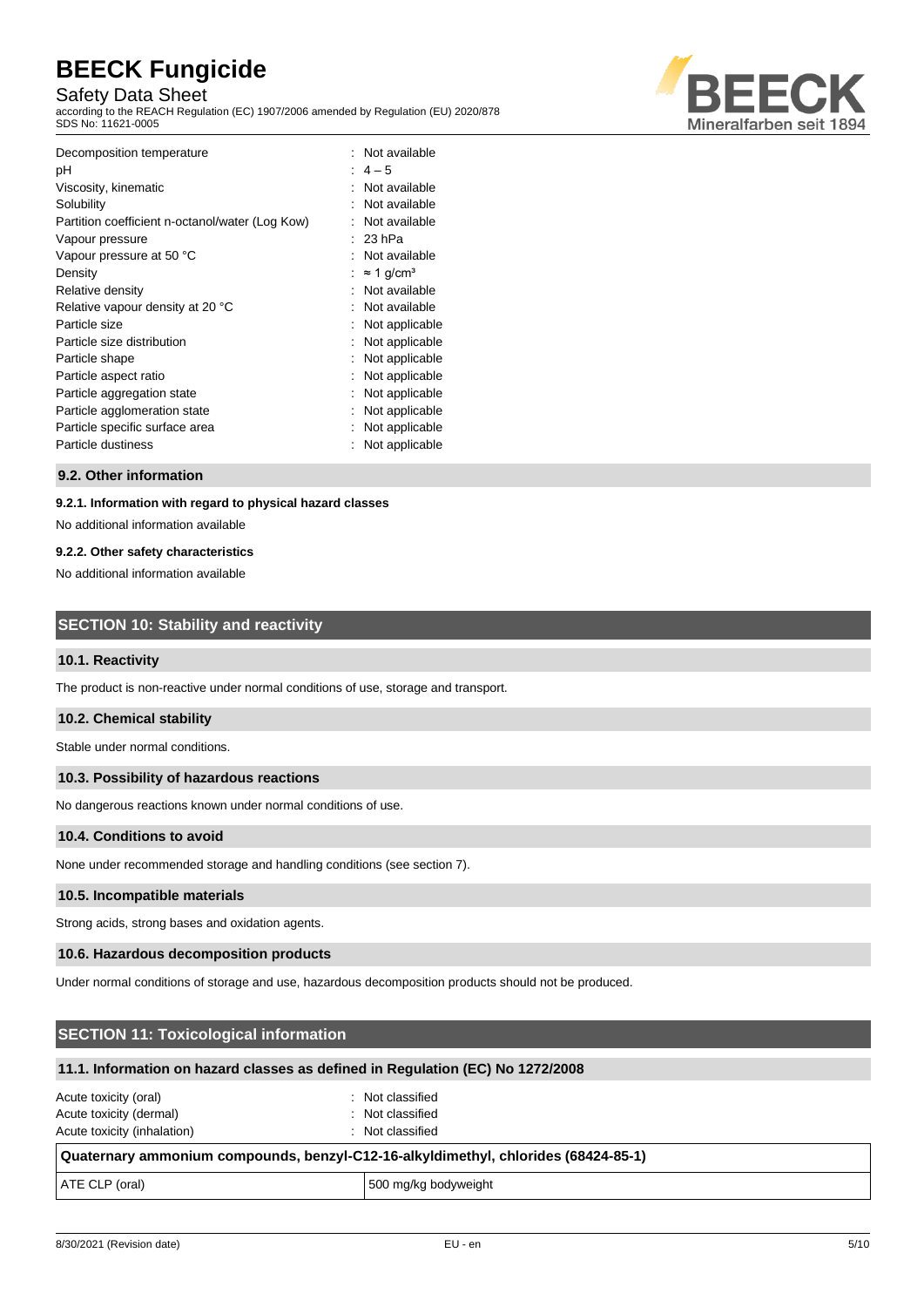Safety Data Sheet

according to the REACH Regulation (EC) 1907/2006 amended by Regulation (EU) 2020/878 SDS No: 11621-0005



| octhilinone (ISO); 2-octyl-2H-isothiazol-3-one (26530-20-1) |                                   |  |
|-------------------------------------------------------------|-----------------------------------|--|
| LD50 oral                                                   | 355 mg/kg                         |  |
| LD50 dermal                                                 | 311 mg/kg                         |  |
| LC50 Inhalation - Rat (Dust/Mist)                           | 0.586 mg/l/4h                     |  |
| ATE CLP (oral)                                              | 125 mg/kg bodyweight              |  |
| ATE CLP (dermal)                                            | 311 mg/kg bodyweight              |  |
| ATE CLP (gases)                                             | 100 ppmv/4h                       |  |
| ATE CLP (vapours)                                           | 0.5 mg/l/4h                       |  |
| ATE CLP (dust, mist)                                        | $0.27$ mg/l                       |  |
| Skin corrosion/irritation                                   | Not classified<br>÷<br>$pH: 4-5$  |  |
| Serious eye damage/irritation                               | Not classified<br>۰.<br>$pH: 4-5$ |  |
| Respiratory or skin sensitisation                           | Not classified<br>÷               |  |
| Germ cell mutagenicity                                      | Not classified                    |  |
| Carcinogenicity                                             | Not classified                    |  |
| Reproductive toxicity                                       | Not classified                    |  |
| STOT-single exposure                                        | Not classified                    |  |
| STOT-repeated exposure                                      | Not classified                    |  |
| Aspiration hazard                                           | Not classified                    |  |

#### **11.2. Information on other hazards**

No additional information available

| <b>SECTION 12: Ecological information</b>                                                                                                        |                                                                                                                                |  |
|--------------------------------------------------------------------------------------------------------------------------------------------------|--------------------------------------------------------------------------------------------------------------------------------|--|
| 12.1. Toxicity                                                                                                                                   |                                                                                                                                |  |
| Ecology - general<br>Hazardous to the aquatic environment, short-term<br>(acute)<br>Hazardous to the aquatic environment, long-term<br>(chronic) | Harmful to aquatic life with long lasting effects.<br>: Not classified<br>: Harmful to aquatic life with long lasting effects. |  |
| octhilinone (ISO); 2-octyl-2H-isothiazol-3-one (26530-20-1)                                                                                      |                                                                                                                                |  |
| LC50 fish 1                                                                                                                                      | $0.047$ mg/l                                                                                                                   |  |
| EC50 - Other aquatic organisms [1]                                                                                                               | 0.18 mg/l waterflea                                                                                                            |  |
| NOEC chronic fish                                                                                                                                | $0.012$ mg/l                                                                                                                   |  |
| 12.2. Persistence and degradability                                                                                                              |                                                                                                                                |  |
| No additional information available                                                                                                              |                                                                                                                                |  |
| 12.3. Bioaccumulative potential                                                                                                                  |                                                                                                                                |  |
| octhilinone (ISO); 2-octyl-2H-isothiazol-3-one (26530-20-1)                                                                                      |                                                                                                                                |  |
| Log Pow                                                                                                                                          | 2.9                                                                                                                            |  |
| 12.4. Mobility in soil                                                                                                                           |                                                                                                                                |  |

No additional information available

#### **12.5. Results of PBT and vPvB assessment**

No additional information available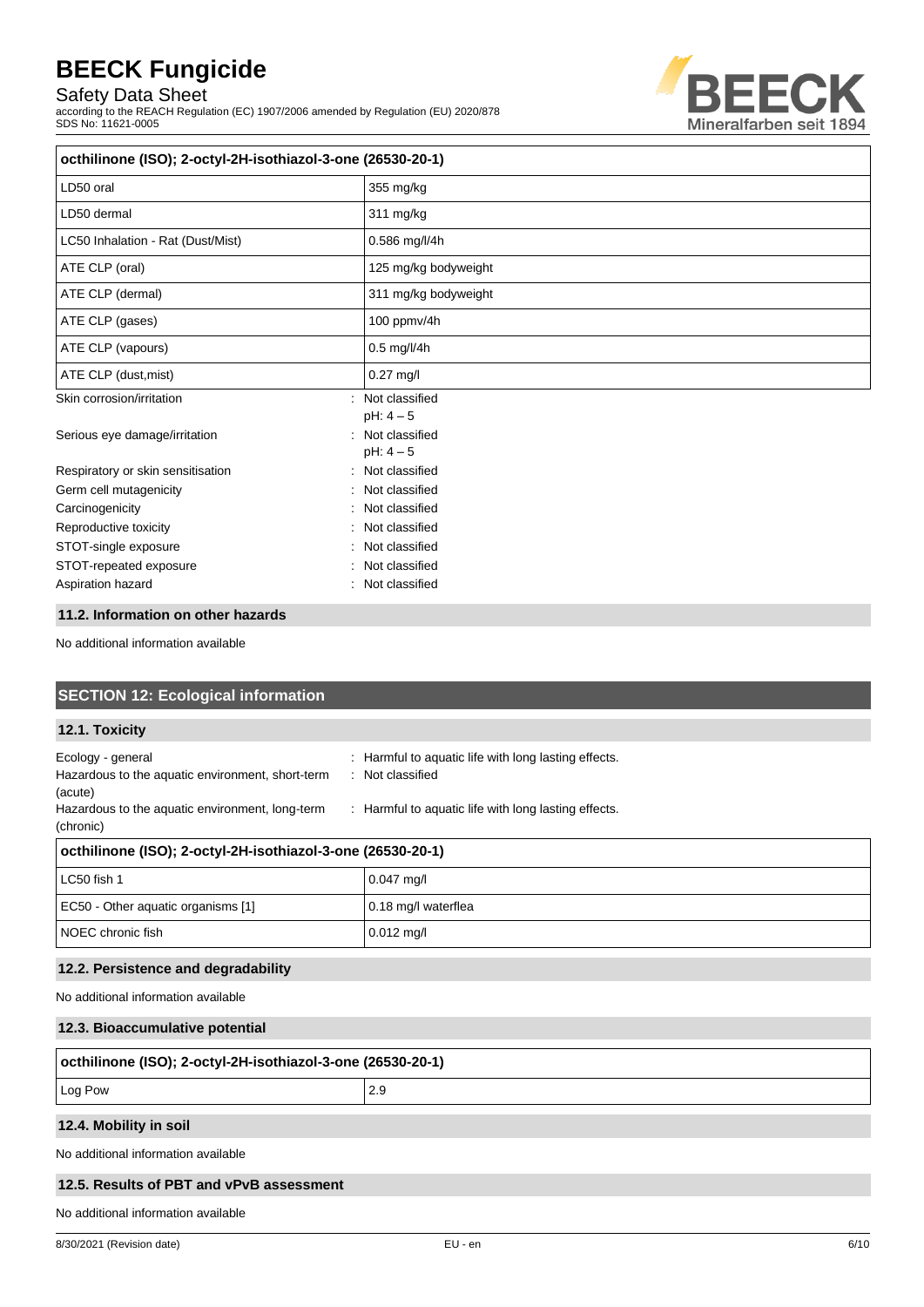Safety Data Sheet

according to the REACH Regulation (EC) 1907/2006 amended by Regulation (EU) 2020/878 SDS No: 11621-0005



# **12.6. Endocrine disrupting properties**

No additional information available

#### **12.7. Other adverse effects**

No additional information available

# **SECTION 13: Disposal considerations**

#### **13.1. Waste treatment methods**

Waste treatment methods : Dispose of contents/container in accordance with licensed collector's sorting instructions. European List of Waste (LoW) code : 08 01 11<sup>\*</sup> - waste paint and varnish containing organic solvents or other dangerous substances

# **SECTION 14: Transport information**

| In accordance with ADR / IMDG / IATA / ADN / RID |               |               |               |               |
|--------------------------------------------------|---------------|---------------|---------------|---------------|
| <b>ADR</b>                                       | <b>IMDG</b>   | <b>IATA</b>   | <b>ADN</b>    | <b>RID</b>    |
| 14.1. UN number or ID number                     |               |               |               |               |
| Not regulated                                    | Not regulated | Not regulated | Not regulated | Not regulated |
| 14.2. UN proper shipping name                    |               |               |               |               |
| Not regulated                                    | Not regulated | Not regulated | Not regulated | Not regulated |
| 14.3. Transport hazard class(es)                 |               |               |               |               |
| Not regulated                                    | Not regulated | Not regulated | Not regulated | Not regulated |
| 14.4. Packing group                              |               |               |               |               |
| Not regulated                                    | Not regulated | Not regulated | Not regulated | Not regulated |
| 14.5. Environmental hazards                      |               |               |               |               |
| Not regulated                                    | Not regulated | Not regulated | Not regulated | Not regulated |
| No supplementary information available           |               |               |               |               |
|                                                  |               |               |               |               |

# **14.6. Special precautions for user**

# **Overland transport**

Not regulated

#### **Transport by sea**

Not regulated

# **Air transport**

Not regulated

# **Inland waterway transport**

Not regulated

**Rail transport** Not regulated

### **14.7. Maritime transport in bulk according to IMO instruments**

Not applicable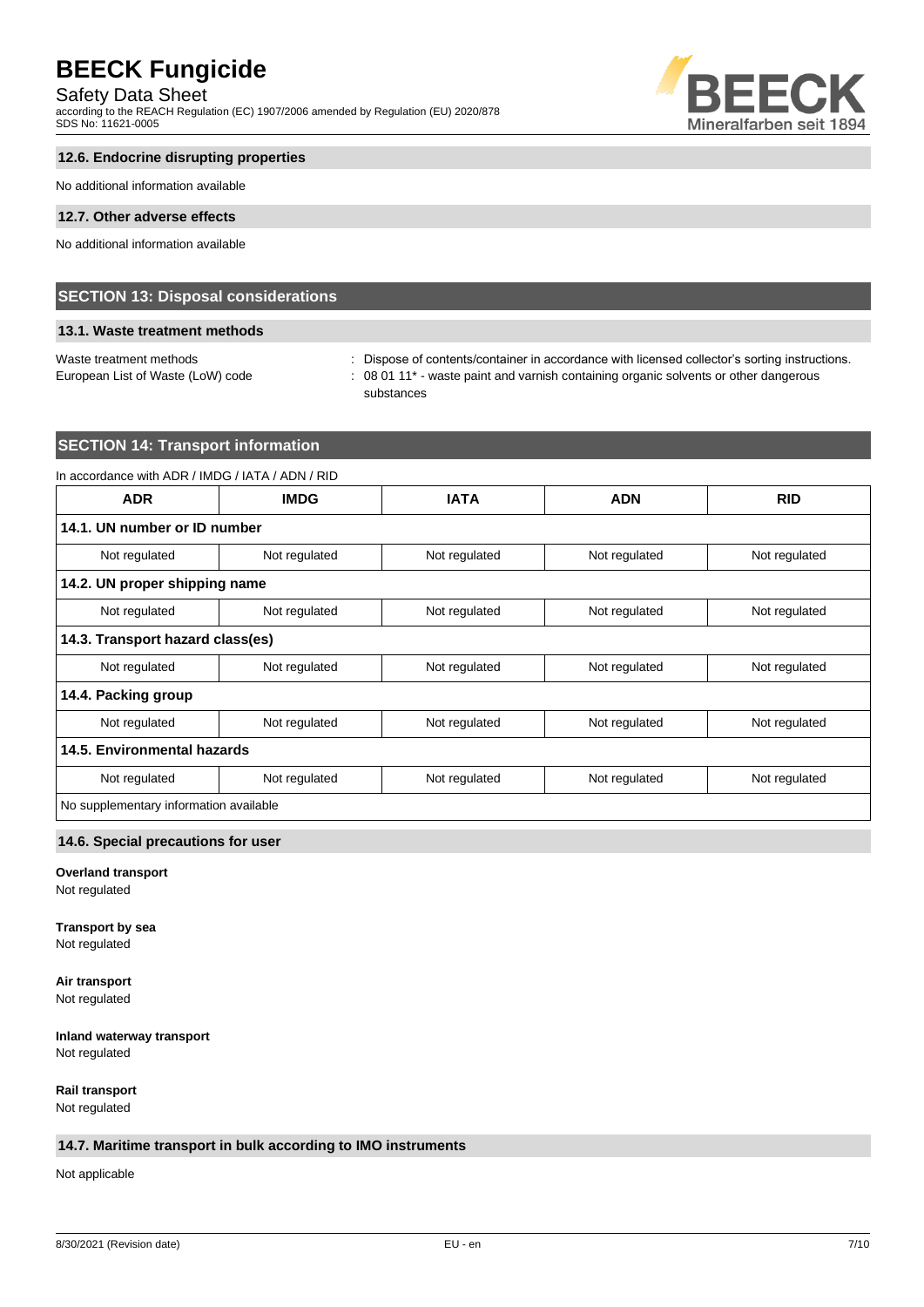Safety Data Sheet

according to the REACH Regulation (EC) 1907/2006 amended by Regulation (EU) 2020/878 SDS No: 11621-0005



# **SECTION 15: Regulatory information**

#### **15.1. Safety, health and environmental regulations/legislation specific for the substance or mixture**

#### **15.1.1. EU-Regulations**

Contains no REACH substances with Annex XVII restrictions

Contains no substance on the REACH candidate list

Contains no REACH Annex XIV substances

Contains no substance subject to Regulation (EU) No 649/2012 of the European Parliament and of the Council of 4 July 2012 concerning the export and import of hazardous chemicals.

Contains no substance subject to Regulation (EU) No 2019/1021 of the European Parliament and of the Council of 20 June 2019 on persistent organic pollutants

Contains no substance subject to Regulation (EU) 2019/1148 of the European Parliament and of the Council of 20 June 2019 on the marketing and use of explosives precursors.

# **Regulation (EU) No 528/2012 concerning the making available on the market and use of biocidal products**

Type of product (Biocide): 10 - Construction material preservatives Authorisation number: N-47297; N-47299

#### **15.1.2. National regulations**

No additional information available

#### **15.2. Chemical safety assessment**

No chemical safety assessment has been carried out

# **SECTION 16: Other information**

| Abbreviations and acronyms:                                                                     |  |
|-------------------------------------------------------------------------------------------------|--|
| European Agreement concerning the International Carriage of Dangerous Goods by Inland Waterways |  |
| European Agreement concerning the International Carriage of Dangerous Goods by Road             |  |
| <b>Acute Toxicity Estimate</b>                                                                  |  |
| <b>Bioconcentration factor</b>                                                                  |  |
| Biological limit value                                                                          |  |
| Biochemical oxygen demand (BOD)                                                                 |  |
| Chemical oxygen demand (COD)                                                                    |  |
| <b>Derived Minimal Effect level</b>                                                             |  |
| Derived-No Effect Level                                                                         |  |
| European Community number                                                                       |  |
| Median effective concentration                                                                  |  |
| European Standard                                                                               |  |
| International Agency for Research on Cancer                                                     |  |
| International Air Transport Association                                                         |  |
| International Maritime Dangerous Goods                                                          |  |
| Median lethal concentration                                                                     |  |
| Median lethal dose                                                                              |  |
| Lowest Observed Adverse Effect Level                                                            |  |
| No-Observed Adverse Effect Concentration                                                        |  |
| No-Observed Adverse Effect Level                                                                |  |
| No-Observed Effect Concentration                                                                |  |
|                                                                                                 |  |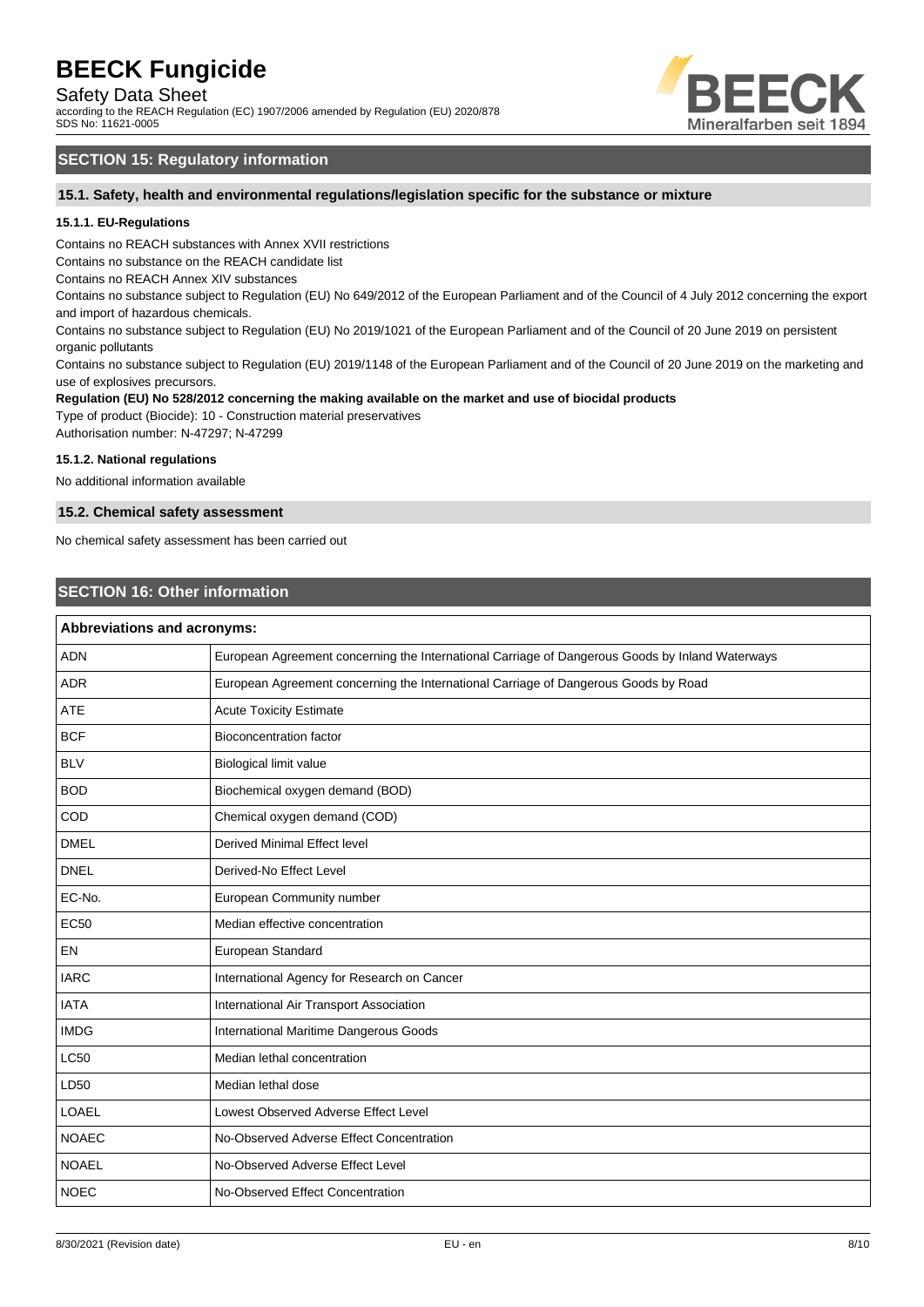Safety Data Sheet

according to the REACH Regulation (EC) 1907/2006 amended by Regulation (EU) 2020/878 SDS No: 11621-0005



| <b>Abbreviations and acronyms:</b> |                                                                                                     |  |
|------------------------------------|-----------------------------------------------------------------------------------------------------|--|
| <b>OECD</b>                        | Organisation for Economic Co-operation and Development                                              |  |
| <b>OEL</b>                         | Occupational Exposure Limit                                                                         |  |
| PBT                                | Persistent Bioaccumulative Toxic                                                                    |  |
| PNEC                               | <b>Predicted No-Effect Concentration</b>                                                            |  |
| <b>RID</b>                         | Regulations concerning the International Carriage of Dangerous Goods by Rail                        |  |
| <b>SDS</b>                         | Safety Data Sheet                                                                                   |  |
| <b>STP</b>                         | Sewage treatment plant                                                                              |  |
| ThOD                               | Theoretical oxygen demand (ThOD)                                                                    |  |
| <b>TLM</b>                         | <b>Median Tolerance Limit</b>                                                                       |  |
| <b>VOC</b>                         | Volatile Organic Compounds                                                                          |  |
| CAS-No.                            | <b>Chemical Abstract Service number</b>                                                             |  |
| N.O.S.                             | Not Otherwise Specified                                                                             |  |
| vPvB                               | Very Persistent and Very Bioaccumulative                                                            |  |
| ED                                 | Endocrine disrupting properties                                                                     |  |
| <b>DOT</b>                         | Department of Transport                                                                             |  |
| <b>TDG</b>                         | <b>Transportation of Dangerous Goods</b>                                                            |  |
| <b>REACH</b>                       | Registration, Evaluation, Authorisation and Restriction of Chemicals Regulation (EC) No 1907/2006   |  |
| <b>GHS</b>                         | Globally Harmonized System of Classification, Labelling and Packaging of Chemicals                  |  |
| CAS                                | CAS (Chemical Abstracts Service) number                                                             |  |
| <b>IBC-Code</b>                    | International Code for the Construction and Equipment of Ships carrying Dangerous Chemicals in Bulk |  |
| <b>CLP</b>                         | Classification Labelling Packaging Regulation; Regulation (EC) No 1272/2008                         |  |
| MARPOL 73/78                       | MARPOL 73/78: International Convention for the Prevention of Pollution From Ships                   |  |
| <b>ADG</b>                         | <b>Transport of Australian Dangerous Goods</b>                                                      |  |

Other information **come to accompute 10 to 3**, as well as 10 to 12, do partly not refer to the use and the regular employing of the product (in this sense consult information on use and on product), but to liberation of major amounts in case of accidents and irregularities. The information describes exclusively the safety requirements for the product(s) and is based on the present level of our knowledge. The delivery specifications are contained in the corresponding product sheet. This data does not constitute a guarantee for the characteristics of the product(s) as defined by the legal warranty regulations.

| Full text of H- and EUH-statements: |                                                                                            |  |
|-------------------------------------|--------------------------------------------------------------------------------------------|--|
| Acute Tox. 2 (Inhalation)           | Acute toxicity (inhal.), Category 2                                                        |  |
| Acute Tox. 3 (Dermal)               | Acute toxicity (dermal), Category 3                                                        |  |
| Acute Tox. 3 (Oral)                 | Acute toxicity (oral), Category 3                                                          |  |
| Acute Tox. 4 (Oral)                 | Acute toxicity (oral), Category 4                                                          |  |
| Aquatic Acute 1                     | Hazardous to the aquatic environment - Acute Hazard, Category 1                            |  |
| Aquatic Chronic 1                   | Hazardous to the aquatic environment - Chronic Hazard, Category 1                          |  |
| Aquatic Chronic 3                   | Hazardous to the aquatic environment — Chronic Hazard, Category 3                          |  |
| <b>EUH071</b>                       | Corrosive to the respiratory tract.                                                        |  |
| <b>EUH208</b>                       | Contains octhilinone (ISO); 2-octyl-2H-isothiazol-3-one. May produce an allergic reaction. |  |